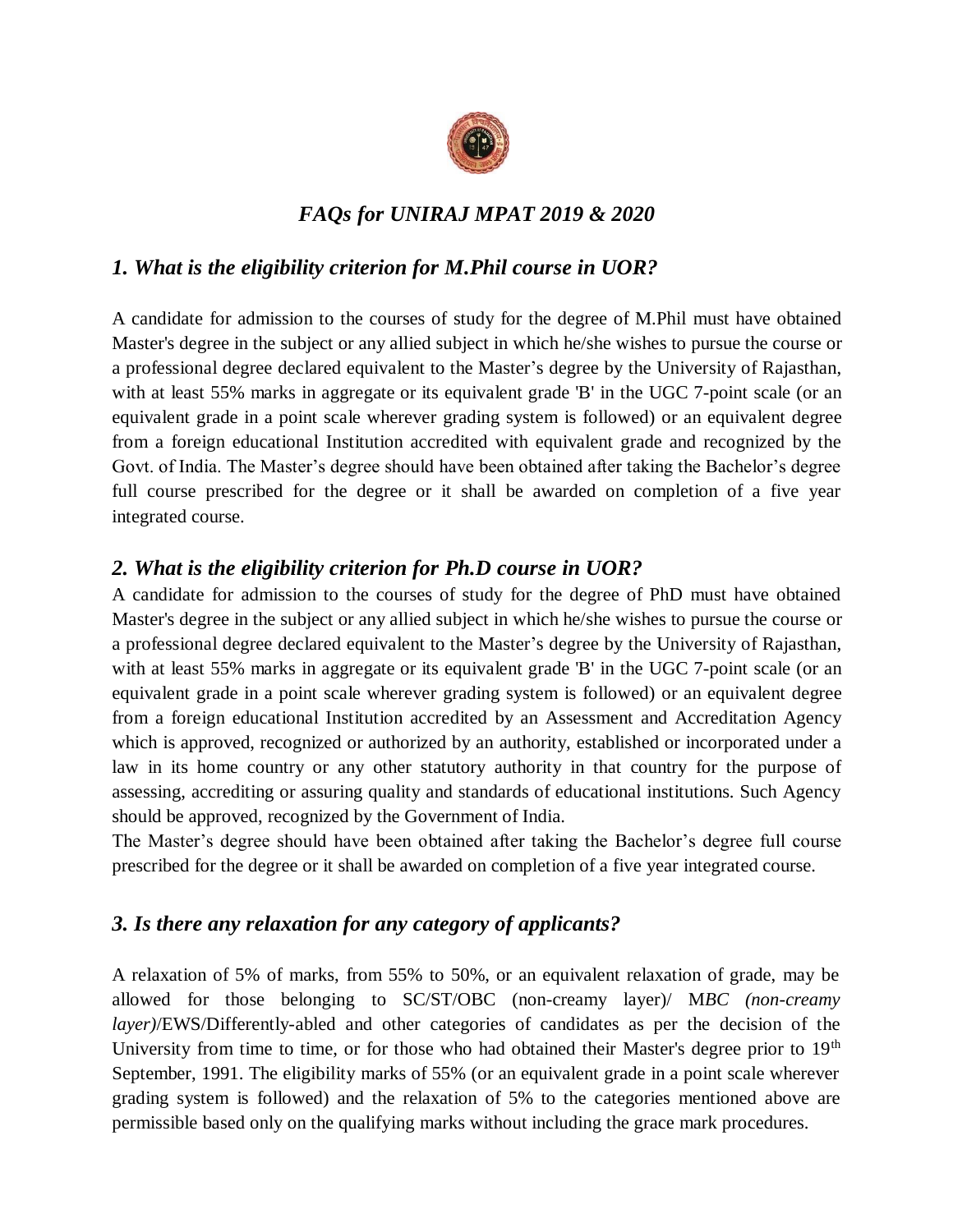## *4. What is the eligibility of Teacher category?*

A maximum of two teacher candidates will be allowed to be registered for Ph.D. programme directly with a supervisor in addition to the limit prescribed in Ordinance 124 para 7.6, 7.7 and 7.8. Under this provision, only such teacher candidates (University/ college) appointed on substantive basis by duly constituted selection committee as per UGC qualification with 2 years continuous service and placed in UGC regular Pay Scale shall be considered eligible for admission

# **5.** *What is the requirement for In-service candidates for M.Phil/ PhD programme?*

**M.Phil:** In - service candidates shall not be eligible for admission to the M.Phil. Course except that Lecturers in the Universities recognized by UGC / State legislature / Central legislature and affiliated colleges may be allowed to join it, but only after taking leave from their employer for the duration of the course and after having been admitted through the Uniraj-MPAT process.

**Ph.D:** In service candidates shall be eligible for admission to Ph.D. programme only after taking leave and prior permission from their employer for the duration of the course work which will commence after having been admitted through the Uniraj-MPAT entrance test.

# *6. Is there a second phase for students currently in final year/final semester of Master's course?*

There is single phase of MPAT examination. All students desirous of seeking admission to M.Phil and PhD programmes of UOR should apply in this phase only.

*7. Are there any relaxations/ special provisions for UGC NET JRF/ CSIR NET JRF scholars; UNIRAJ-MPAT qualified M.Phil scholars; UGC NET/ CSIR NET /SLET/GATE/INSPIRE scholars?*

- **(i) 10 marks** will be given to **only Uniraj**-MPAT qualified UGC NET JRF/ CSIR NET JRF scholars **in the concerned Subject / Faculty.**
- **(ii) 7 marks to Uniraj**-MPAT qualified M.Phil scholars **in the concerned Subject / Faculty.**
- **(iii) 5 marks** will be given to **only Uniraj-**MPAT qualified UGC NET/ CSIR NET /SLET/GATE/**INSPIRE** scholars **OR equivalent examinationin the concerned Subject/Faculty.**

which will be calculated on the basis of the **total maximum marks in both papersi.e.**Paper-I and Paper-II of Uniraj MPAT Exam

#### *8. What are the reservation rules in UNIRAJ- MPAT 2019 &2020?*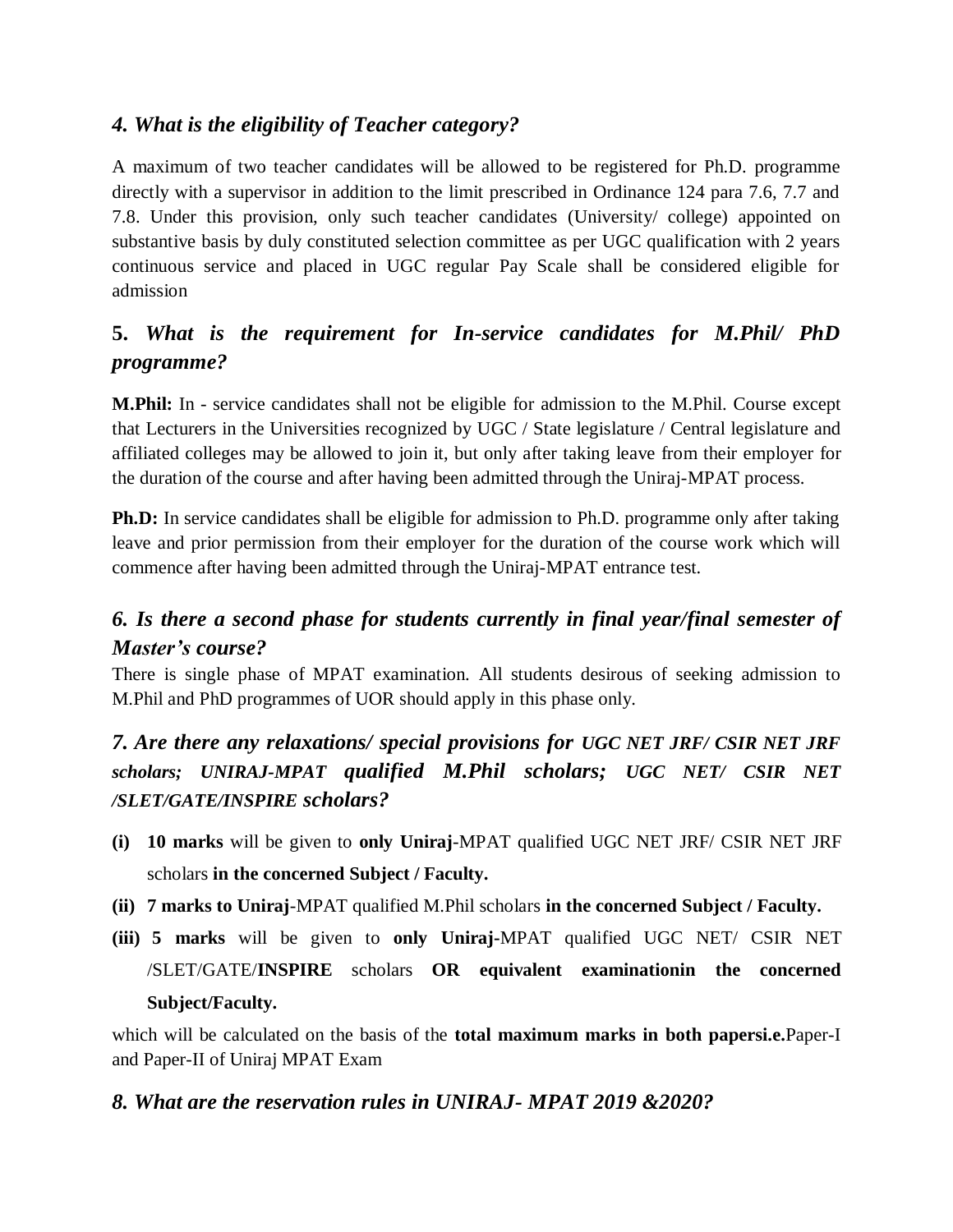Candidates belonging to SC/ST/OBC (non-creamy layer)/ M*BC (non-creamy layer)*/EWS/Differently-abled are advised to upload valid certificates as per government norms at the time of filling up of the online forms.

#### *9. Can a student in final semester of Master's degree apply for MPAT?*

Students who have **appeared for final year examination** of Master's degree will be provisionally allowed to appear in the entrance examination. The admission may be cancelled at any moment of time even after admission if university finds that the candidate fails to meet eligibility requirement given above. **If the result of the student is not declared when counseling takes place in the respective departments, they may be denied admission**.

# *10. If a student has completed his/her Master's in 2021, will they be eligible for UNIRAJ-MPAT 2019 & 2020?*

Yes, the candidate will be eligible provided he/she fulfills the eligibility criterion.

## **11.** *How many papers are there in UNIRAJ-MPAT 2019&2020?*

There are 2 papers in UNIRAJ-MPAT 2019&2020. Paper –I will be one hour and Paper –II will be two hours.

Paper-I shall contain questions pertaining to Research Methodology and General Aptitude with emphasis on logical reasoning, graphical analysis, analytical and numerical ability, quantitative comparison, series formation, puzzles etc.

Paper –II (Based on Subject) shall be intended to assess the domain knowledge of the candidate.

# *12. Is the syllabus of Paper I common for all students?*

The syllabus of Paper-I will be common for all streams.

#### **13.** *Are there any minimum marks in Paper I for M.Phil/ PhD candidates?*

The candidate will have to obtain **minimum 40% marks in the Paper-I failing which Paper-II will not be evaluated.** A relaxation of 5% of marks, from 40% to 35%, will be allowed for those belonging to SC/ST/OBC (non-creamy layer)/ M*BC (non-creamy layer)*/EWS/Differently-Abled.

The candidate will have to obtain **minimum 50% marks in aggregate in Paper-I and Paper-II to be eligible for admission in Ph.D. programme**. A relaxation of 5% of marks, from 50% to 45%, will be allowed for those belonging to SC/ST/OBC (non-creamy layer)/ M*BC (non-creamy layer)*/EWS/Differently-Abled.